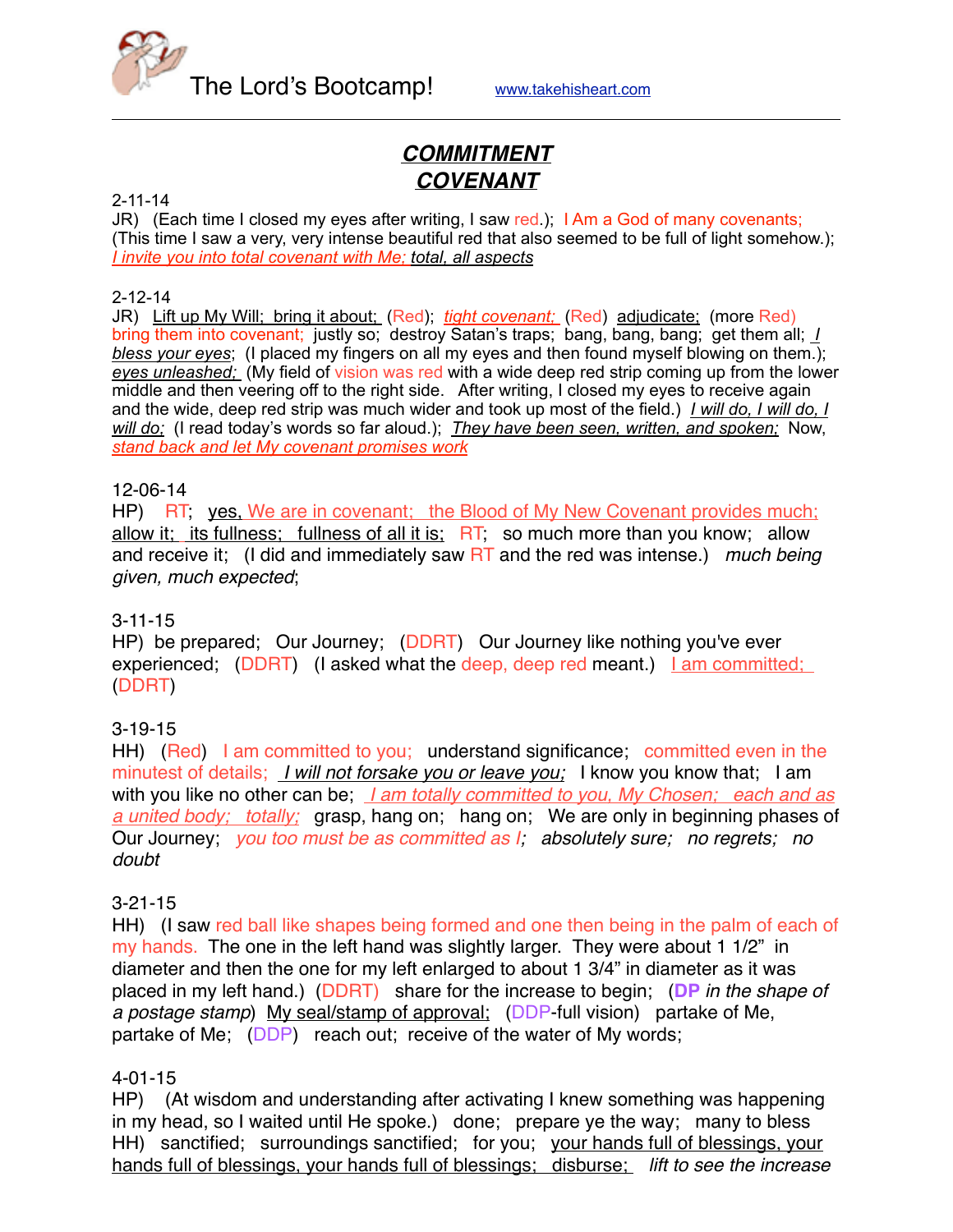*to come;* (I saw Red and it was filling my vision and then going out way beyond my vision in all directions never leaving a gap. I knew commitment was increasing, expanding.) (Red) I know you are blessed by it as am I; tell of it; may it ever increase and expand;

# 4-04-15

HH) stand with Me; I give of My abundance; that you may receive; abundantly; (DDR with a lighter Red border) (Red) see My commitment; see, understand all it entails; (Red) beyond the color, beyond the color; the vastness of what I am; there is none other; I invite you to partake of My vastness; the unending vastness; Yes, unending because it adheres to My laws of increase; grasp; My commitment is equally vast; never depletes, always increases; *so does the very true, sure, love I have for each of you; grasp, grasp the depths of what I am telling you; ponder now* 

# 4-07-15

 (DDRT) commitment set, settled; yes, deep, deep within; all must be; aid; teach; commitment comes before, during, and after covenant; *stages to deep commitment; deep understanding;* parallel them with patience; patience in all things; all matters

# 5-03-15

HH) longevity; (DR) yes, I am asking you to commit to the "long haul"; (Bright Red) let there be joy in it;

## 5-21-15

HH) (Red) count on My commitment; *My body, My Bride must be equally committed;*  that means totally 100 percent;

### 5-30-15

HH) all must yield to My wisdom, My will, My plans; *when you say yes to Me, you must truly, truly mean it; from the very depths of your beings;* totally committed, totally committed;

# 9-01-15

L) walk, walk, walk, walk, walk in covenant with Me; come with Me, come with Me; no looking back; come forward with Me

### 11-04-15

HH) come hear My requests; languish not; I truly am in control; legal accesses gained; Praise groundwork; amazing; amazingly done; enter into My Sanctum; Deepest Red; yes, sit; Holy, I am Holy; Our business is Holy; (I saw purple change into deep red.) yes, you understand; approval becoming committed; *facet;* remember, I have your back, I have you;

### 1-04-16

HP) Our commitment is deep; going deeper; expect HH) show the masses Our deep commitment; help them understand; true commitment;